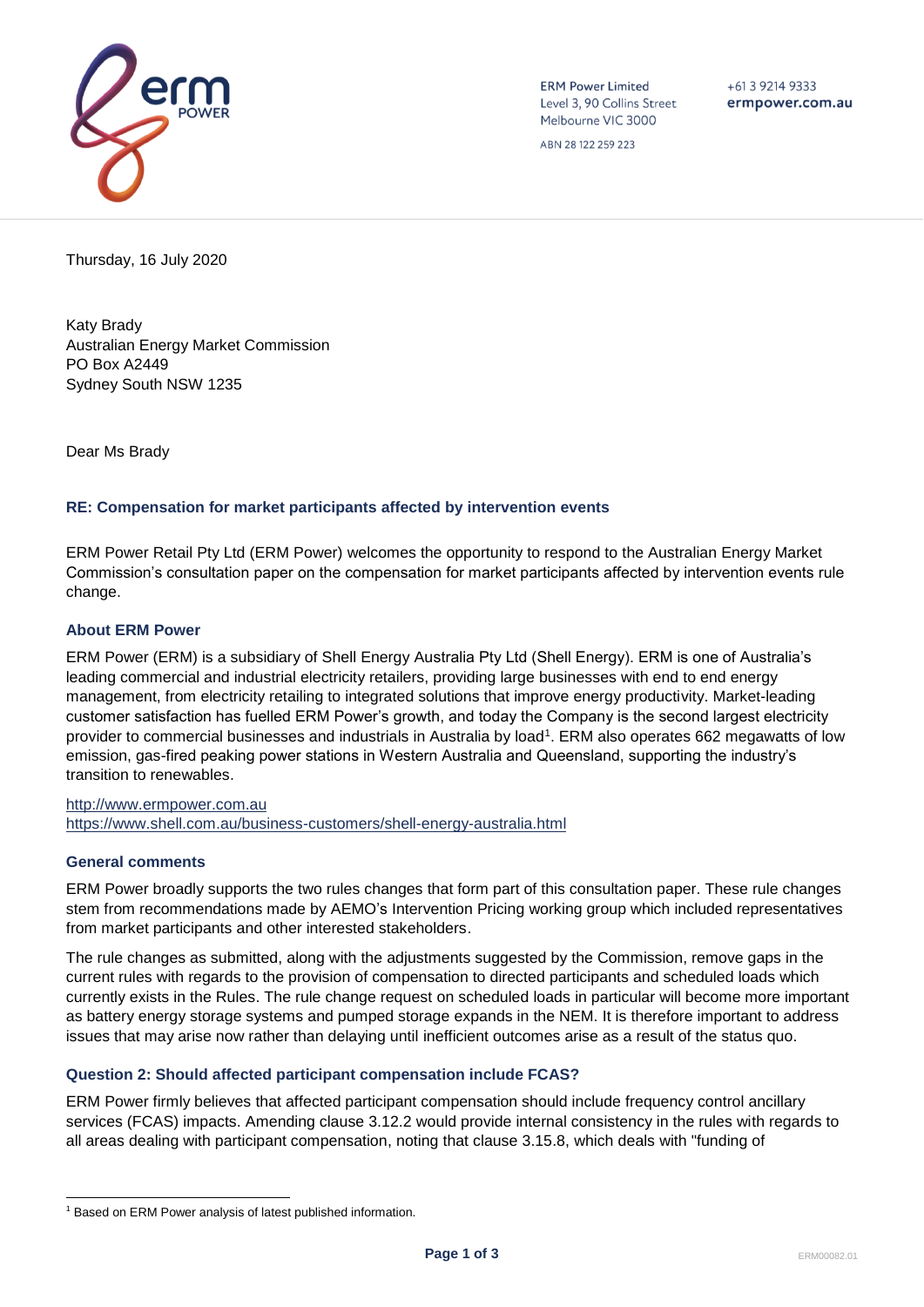

compensation for directions", presumes that affected participant compensation is payable in relation to ancillary service directions. Further the Commission itself notes in the consultation paper:

*"…it is also reasonable to suggest that a direction for energy is likely to result in other participants' energy dispatch targets being affected, and a direction for ancillary services is likely to result in other participants' FCAS targets being affected. Thus, it appears that clauses 3.15.8 and 3.15.10C assume that compensation is payable to and by affected participants and market customers with respect to both energy and FCAS directions."*

## **Question 3: How should FCAS be included in affected participant compensation?**

ERM Power supports the AEMC's proposed alternative model where FCAS would form part of an automatically calculated compensation process determined in accordance with clause 3.12.2(c)(1), in addition to including FCAS in paragraph 3.12.2 (j). ERM Power considers that this will reduce the administrative costs to the Market and result in the "fair" outcome for all market participants.

# **Question 4: Should affected participant compensation be net of FCAS liabilities?**

AEMO already adjusts compensation for other direct costs incurred as a result of an intervention event. Provided this can easily be calculated under the automatic compensation calculated process by AEMO then ERM Power agrees that participant compensation should be net of FCAS liabilities. FCAS liabilities can be high and are a direct cost that can be incurred due to market intervention. If this is not part of the automatic compensation process, then FCAS costs should remain available for an adjustment claim by an affected participant under clause 3.12.2(f).

## **Question 5: How to determine compensation paid to scheduled loads**

In our view, scheduled loads should receive compensation when affected by intervention events. This will become increasingly important should the National Electricity Market (NEM) see the expected increase in battery storage and pumped hydro generation facilities. To facilitate this, BidP in clause 3.12.2(a)(2) should be amended to avoid **both** under or over compensation of scheduled loads affected by interventions. We accept the Commission's view that BidP should be defined as the value of the lowest price band the scheduled load is dispatched from, i.e., the price band closest to the marginal price.

As part of this process, ERM Power considers that the value of QD in the compensation formula in clause 3.12.2(a)(2) of the Rules should be clarified. We accept the Commission's proposal that:

## *QD = dispatch run consumed MW – intervention pricing run consumed MW*

This means that QD is positive when a scheduled load consumes more energy in the dispatch run than in the intervention pricing run and negative when a scheduled load consumes less energy in the dispatch run than in the intervention pricing run. This would also ensure the approach to compensating scheduled loads was "two-way", consistent with the approach to affected participants.

## **Question 6: Should scheduled load compensation include FCAS?**

As scheduled loads can provide FCAS in addition to consuming energy (or reducing consumption), it is appropriate for the compensation formula to deal with FCAS in addition to energy. This would be consistent with the approach to directed participant compensation and the proposed approach to affected participant compensation. This would also create consistency for pumped hydro and batteries that are currently registered as both generators and market customers. We agree with the Commission's view that "…asymmetric compensation of generation and loads has the potential to result in market distortion". For these reasons ERM Power supports compensation for scheduled loads including compensation for changes to FCAS enablement targets resulting from an intervention event.